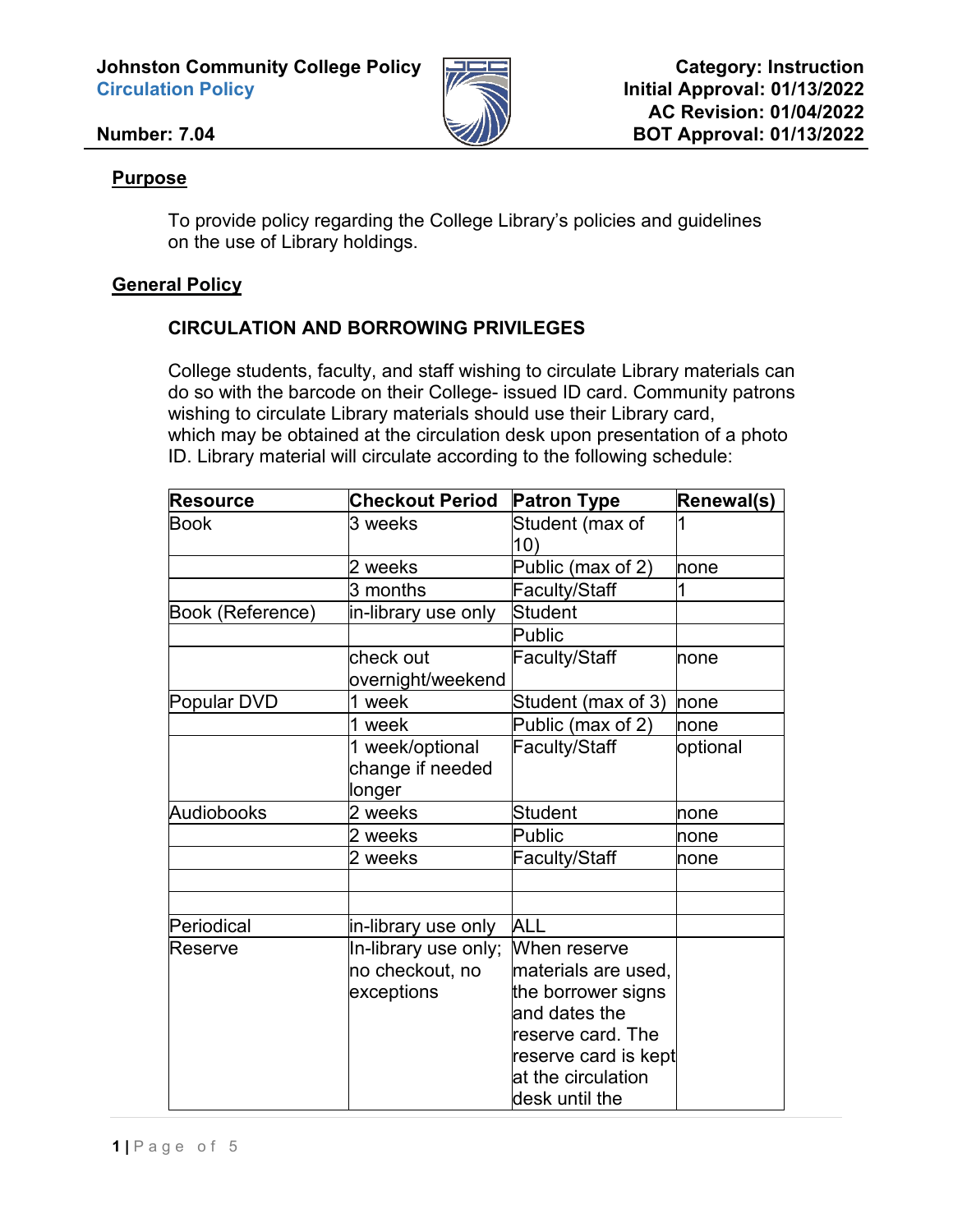# **Johnston Community College Policy Category: Instruction**

## **Circulation Policy Initial Approval: 00/00/0000 AC Revision: 01/04/2022 Number: 7.04 BOT Approval: 00/00/0000**

|                                          |                                  | material is returned                                    |      |
|------------------------------------------|----------------------------------|---------------------------------------------------------|------|
|                                          |                                  | when the                                                |      |
|                                          |                                  | borrower's name is                                      |      |
|                                          |                                  | checked off and the                                     |      |
|                                          |                                  | card is replaced.                                       |      |
|                                          |                                  |                                                         |      |
| <b>USB Microphone</b>                    | 1 week                           | <b>Student</b>                                          | none |
|                                          | 2 weeks                          | Faculty/Staff                                           | none |
|                                          | Not available                    | Public                                                  |      |
| .aptops                                  | In-library only                  | <b>Student</b>                                          | none |
|                                          | 1 week                           | Faculty/Staff                                           | 1    |
|                                          | Not available                    | <b>Public</b>                                           |      |
| Sony Handy Cam<br>Video Recorders        | 1 week                           | <b>Student</b>                                          | none |
|                                          | 1 week                           | Faculty/Staff                                           | 1    |
|                                          | Not available                    | public                                                  |      |
| Logitech HD Pro<br>Webcam C920           | 1 week                           | <b>Student</b>                                          | none |
|                                          | 1 week                           | <b>Faculty/Staff</b>                                    | 1    |
| Texas Instruments<br>TI-83 Plus          | 1 day, exception<br>for weekends | <b>Student</b>                                          | none |
|                                          | 1 day, exception<br>for weekends | Faculty/Staff                                           | none |
|                                          | Not available                    | Public                                                  |      |
| <b>Digital Audio</b><br><b>Recorders</b> | Not available                    | <b>Student</b>                                          |      |
|                                          | 1 week                           | Faculty/Staff                                           |      |
|                                          | Not available                    | <b>Public</b>                                           |      |
| <b>Bamboo Capture</b><br>Pen and Touch   | 1 week                           | Basic ones<br><b>Faculty/Staff</b><br><b>ONLY</b>       | none |
| iPad 2                                   | 1 week                           | Faculty/Staff<br><b>ONLY</b>                            |      |
|                                          |                                  |                                                         |      |
| Projector, screens                       | 1 week                           | Faculty/Staff<br>ONLY-may<br>request for student<br>use |      |
| Tripods                                  | 1 week                           | <b>Student</b>                                          |      |
|                                          | 1 week                           | Faculty/Staff                                           |      |
|                                          | Not available                    | public                                                  |      |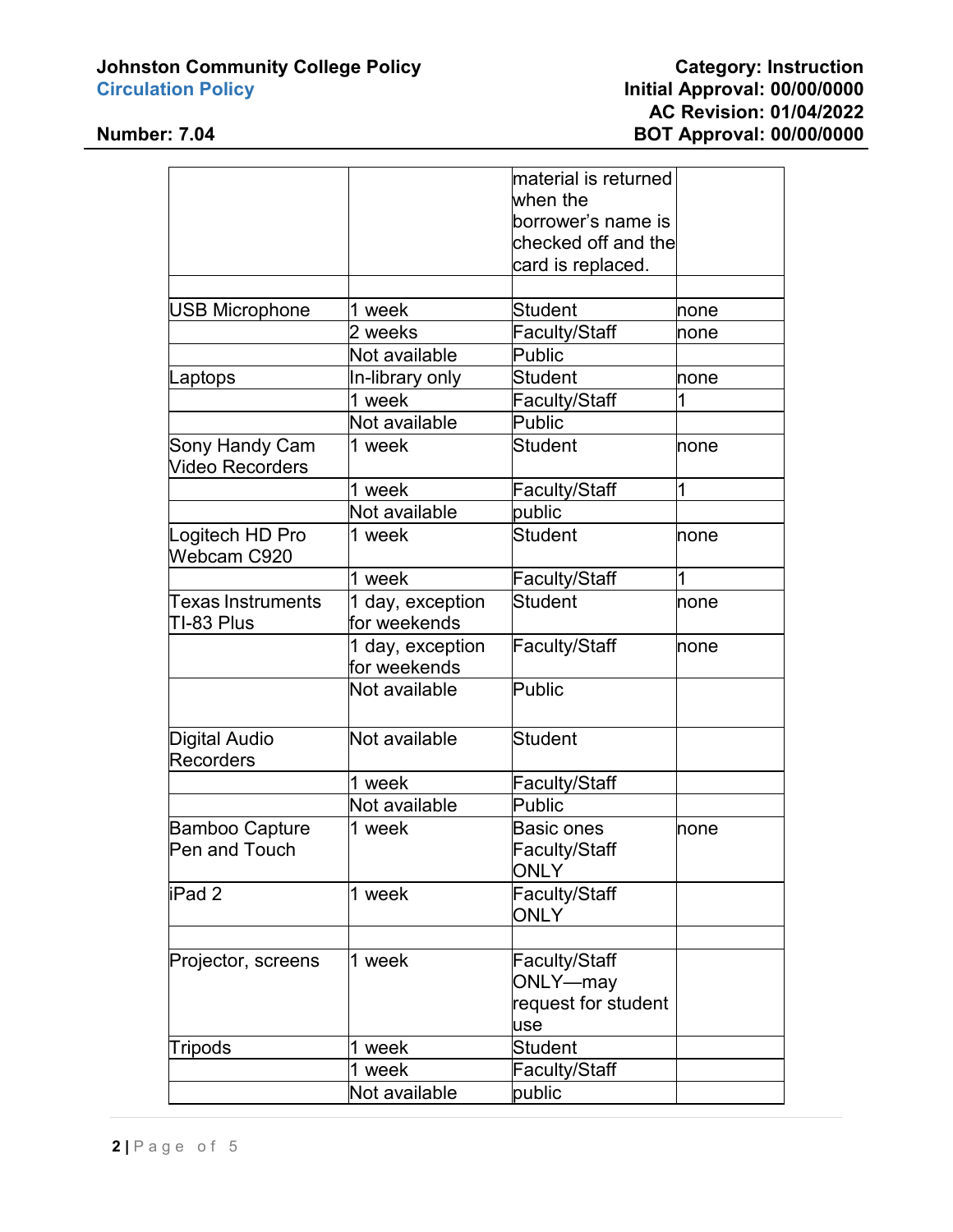#### **Johnston Community College Policy <b>Category: Category:** Instruction **Circulation Policy Initial Approval: 00/00/0000**

| <b>SMART Clickers</b>    | 1 week                       | Faculty/Staff       |                        |
|--------------------------|------------------------------|---------------------|------------------------|
|                          | Not available                | <b>Student</b>      |                        |
|                          | Not available                | <b>Public</b>       |                        |
| Mobile Wi-Fi<br>Hotspots | 1 week                       | <b>Student ONLY</b> | <b>Inone</b>           |
|                          | Available through<br>T Dept. | Faculty/Staff       | Per IT Dept.<br>policy |
|                          | Not available                | Public              |                        |
|                          |                              |                     |                        |
|                          |                              |                     |                        |
|                          |                              |                     |                        |
|                          |                              |                     |                        |

College students have priority in the use of Library material. College faculty and staff who need to circulate Library material beyond the loan period and renewal period specified above should request their department purchase the material for continued use; Library holdings are intended for short-term use. Community patrons will be limited to circulating two items at a time and may be limited in accessing certain library material due to licensing agreements.

#### **DISTANCE EDUCATION/REMOTE ACCESS**

"Distance Education" is defined as a formal education process in which the majority of the instruction occurs when students and instructors are not in the same place. The Library serves as a vital link between Distance Education students and instructors at the College in many ways, including the following:

- Remote access to the Library's collection of web-based resources is available for current students, faculty, and staff.
- When prompted for a username and password after clicking on a resource title, a student, faculty or staff member's Self-Service username and password must be entered for authentication.
- Some College stakeholders other than students, faculty, and staff may be restricted in accessing and using electronic resources due to licensing agreements and other factors.
- While access from campus is, in most cases, available to all, remote access is restricted to students, faculty, and staff as required by the licensing agreements that make these resources available.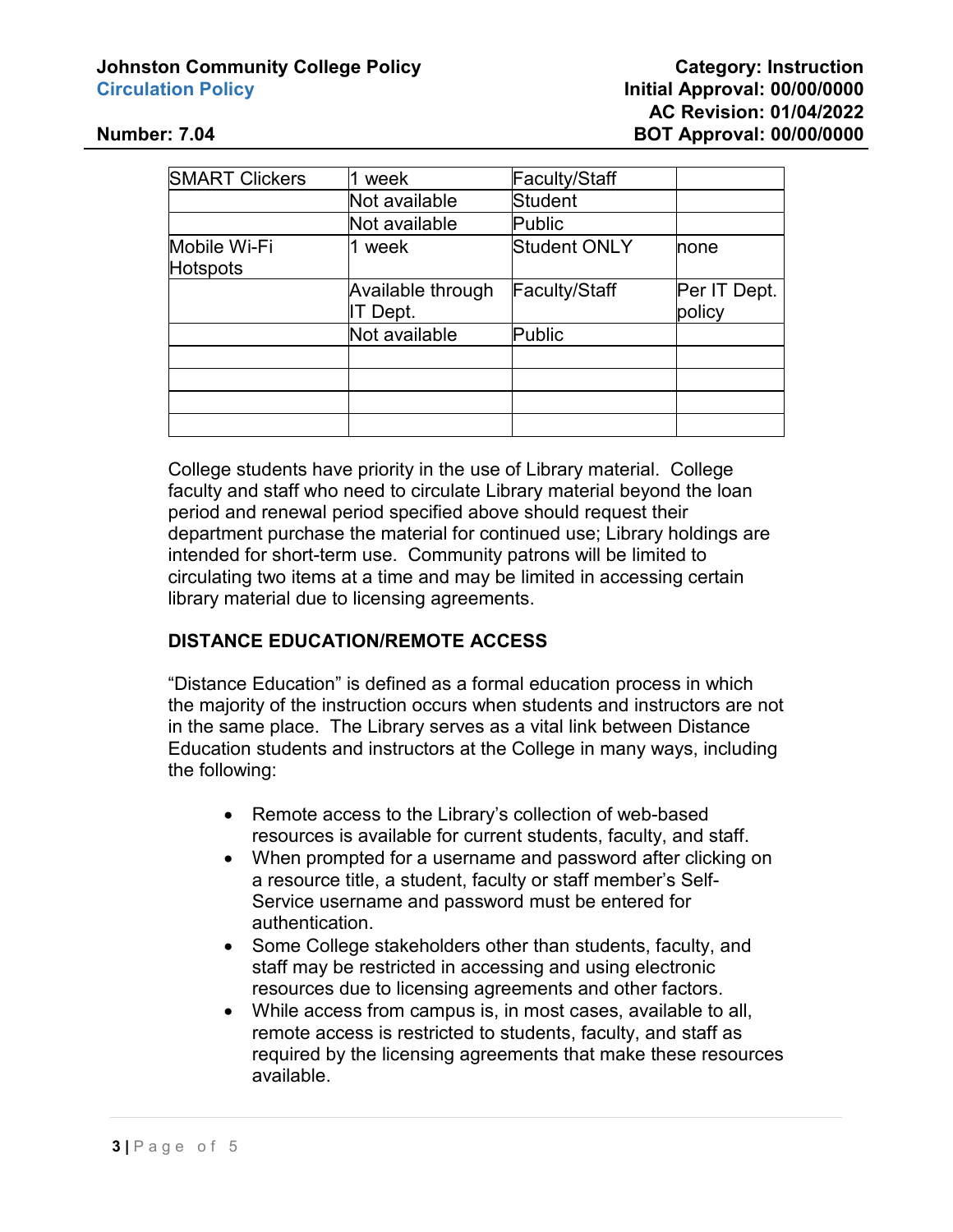• The catalog of the Library can be found online at <https://johnstoncc.libguides.com/jcclibraryhome>

#### **CONFIDENTIALITY OF PATRON RECORDS**

The College shall adhere to a policy of confidentiality of circulation records maintained by the Library.

- In accordance with the North Carolina General Statues Chapters 125-18 and 125-19, as amended, the circulation records of the College shall be considered as confidential.
- Within the confines of available library software, circulation records shall not be made available to anyone except upon written request by the user for his/her/their own record, or pursuant to a subpoena, court order, or as otherwise required by law. Data-mining of patrons' records in aggregate will not be considered a breach of confidentiality.

#### **SHARING RESOURCES**

The Library is a member of the Community College Libraries in North Carolina (CCLINC), which provides a union catalog and access to the library holdings of over fifty community colleges throughout North Carolina. College students, faculty, and staff are able to borrow from other member libraries in CCLINC without charge.

The North Carolina Community College Reciprocal Lending Agreement provides that the College Library will lend materials to any student or faculty member in the community college system who provides valid identification showing current college affiliation.

#### **OVERDUE MATERIALS**

The overdue report is set up as a template to run automatically once a week on Monday mornings. The report identifies patrons with Library material that is past due in increments of one week, three weeks, or five weeks. The staff member running the report retrieves the finished report and saves it to a folder on the Library's public drive.

• Each patron who borrows material from the Library is held responsible for that material.